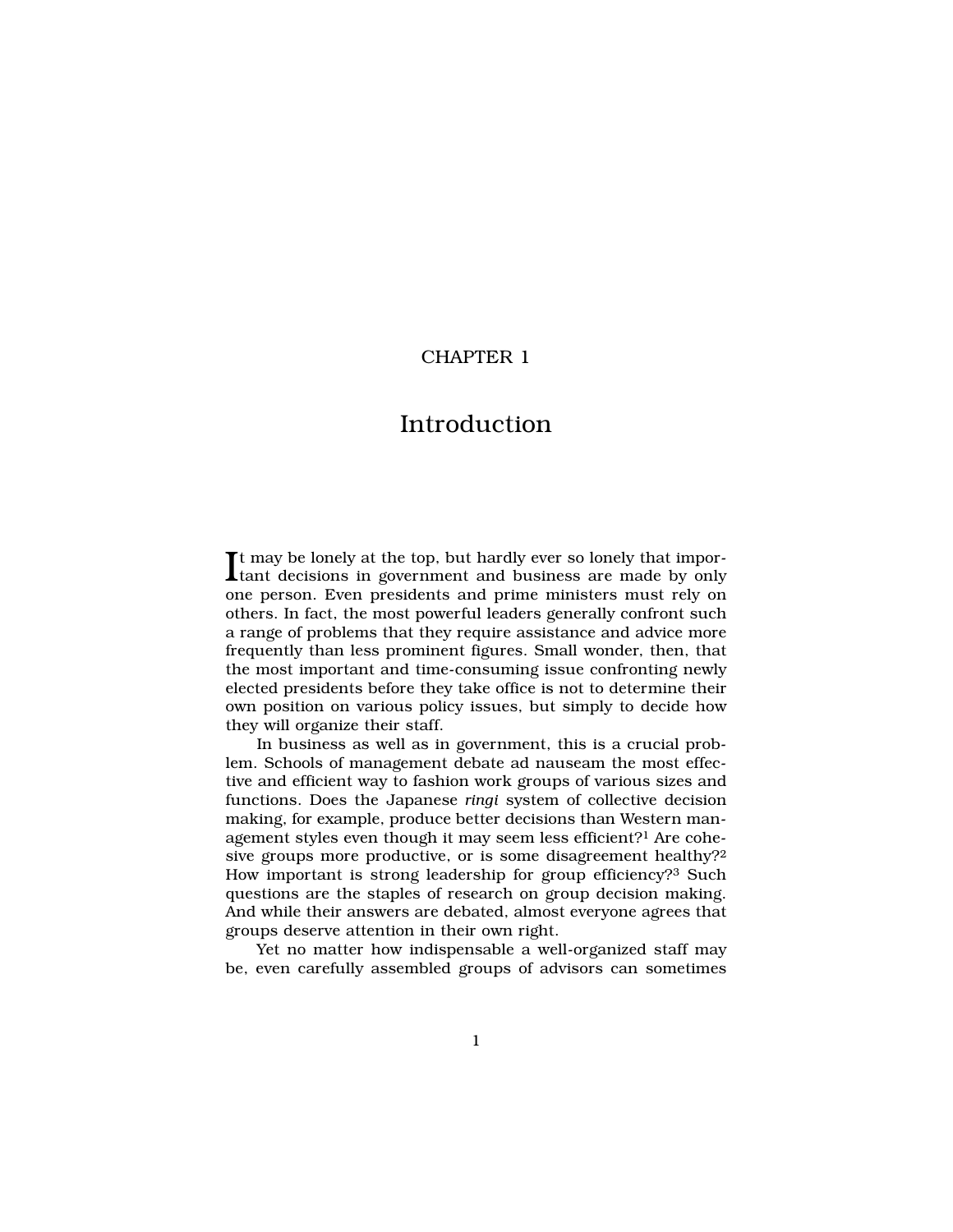create more problems than they solve. Many studies of presidential decision making argue that social pressures within high-level policy groups can lead presidents to make worse decisions than had they acted alone. The best-known work of this genre, Irving Janis's study of groupthink, holds that this danger is especially prevalent in highly cohesive groups.4 Janis suggests that taking steps to prevent "excessive" conformity and to promote "devil's advocacy" will make the group a more benign setting.

Janis was not the first to recognize the danger of groupthink. It was probably common wisdom even when Aristotle wrote that "evils draw men together."5 The danger is not simply that the presence of like-minded others can reinforce one's own sense of rectitude and virtuousness far beyond prudence. The mere presence of others is energizing in a way that can prompt rash action or even mob behavior.<sup> $\overline{6}$ </sup> Groups also provide a measure of anonymity; they make it easier to entertain the belief that, when plans go awry, someone else can be blamed.7 This aspect of groups not only encourages risky behavior, but it creates problems of accountability that undermine democratic procedures. It is bad enough that leaders might be led by advisors to contemplate unwise adventures, but even worse when leaders purposefully distance themselves from the details of an operation to preserve "deniability," thus subverting their accountability before the public.<sup>8</sup>

One is tempted to assert that leaders (and their constituents) would be better off by themselves than in a room full of advisors.<sup>9</sup> Whatever its merits, no policymaker could really afford to adopt this maxim. Even the most knowledgeable leaders cannot be experts on everything. Neither side of the debate over the usefulness of advisors really takes issue with an underlying premise: that more information is always better, so long as there is sufficient time to consider it. Information, one might say, is the lifeblood of decision making. The assumption that it is intrinsically valuable is a truism among almost all of those who study group decision making.

#### MATCHING ADVISORS TO LEADERS

This book rejects the assumption that more information is always helpful—even when the information itself is important and even when there is sufficient time to consider it. For people as for com-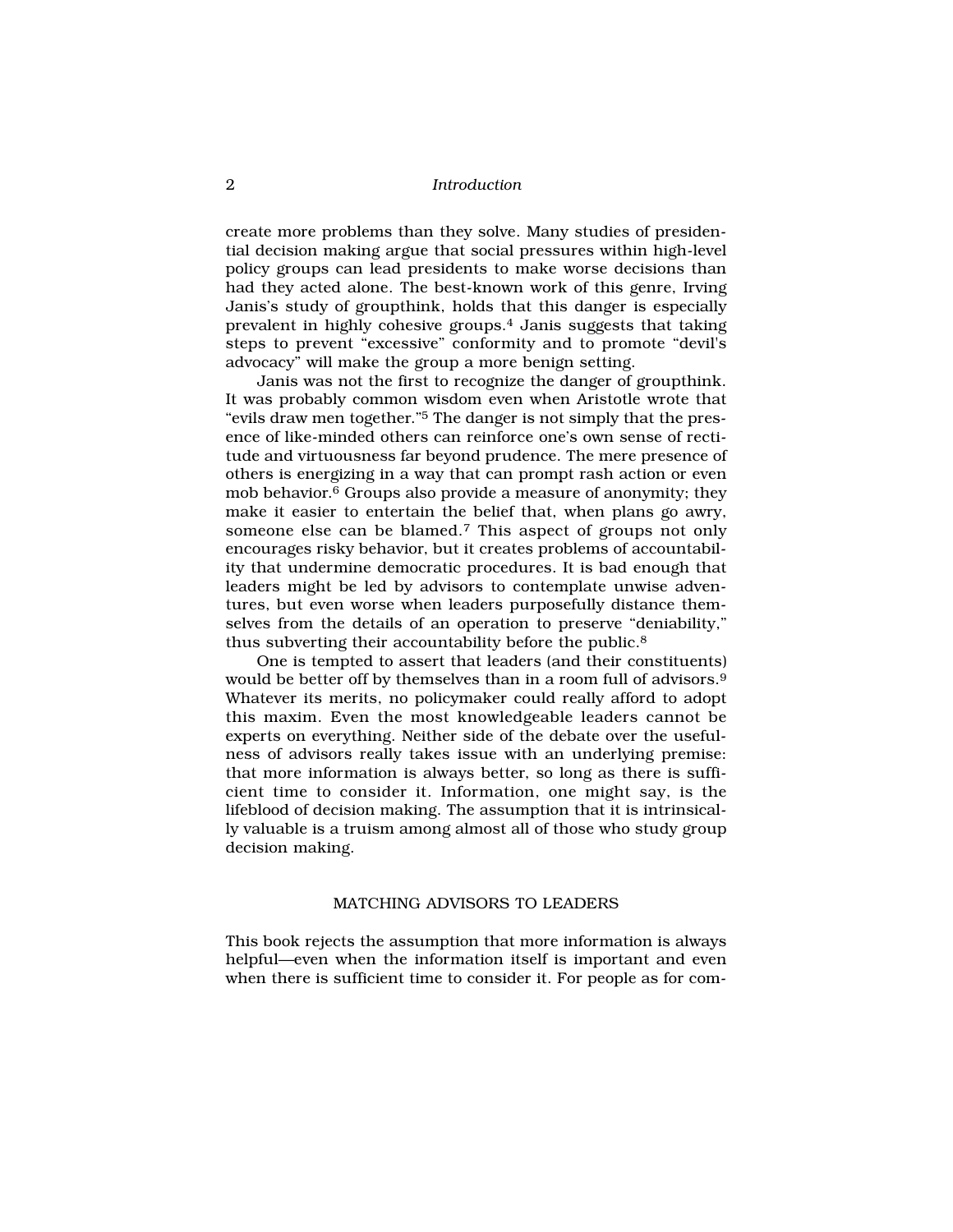puters, information is not helpful if it arrives in too great a quantity to process. For computers, the problem is simply one of processing speed. All that is necessary, for computers, is enough time. But for people, the problem is processing speed *and* tolerance for ambiguity, diversity of opinion, complexity, and many other features of the information itself. Computers are indifferent to the information they process, but people obviously are not.

To store knowledge efficiently, the brain simplifies and distorts learned information. One of the most basic assumptions of cognitive psychology is that people attempt to preserve consistency among their beliefs, fitting beliefs to simpler (and thus more efficient) mental frameworks.<sup>10</sup> When we are unable to preserve consistency, however, we do not merely experience this as another interesting fact. Inconsistency is uncomfortable; it produces anxiety. A quantity of discrepant information is merely input for a computer, but for a person it can be very disturbing. And this is more than a matter of "taking it all in." The complexity, inconsistency, and even "acceptability" of information are all distressing in their own right.11 Emotion and learning influence each other in other ways too. Emotional arousal is beneficial in some circumstances. It draws attention to important problems and motivates hard work to solve them. Yet great anxiety can be distracting.<sup>12</sup> Mood also alters the way people gather and use information: those in a good mood pay greater attention to "positive" information and those in a bad mood, to "negative" information.13 And emotion leads to certain characteristic errors in decision making. Happy people, for example, tend to make decisions faster, based on less information, and with greater tolerance for risk than do neutral individuals.14

When the stakes are high, as is often the case in the policymaking groups on which this book focuses, the relationship between emotion and information is even harder to ignore. For the reasons just given, some of which will be considered in greater detail in chapter 2, leaders are rarely indifferent to information. Sometimes they are well aware that the problems they face need closer scrutiny. At other times, they are equally sure that further discussion and debate is intolerable. For some leaders (and in some settings), learning more about a particular problem is a burden rather than a benefit. Certain types of leaders do not benefit from a smorgasbord of advice, should not endeavor to receive it, and will suffer if it is thrust upon them. Others, precisely as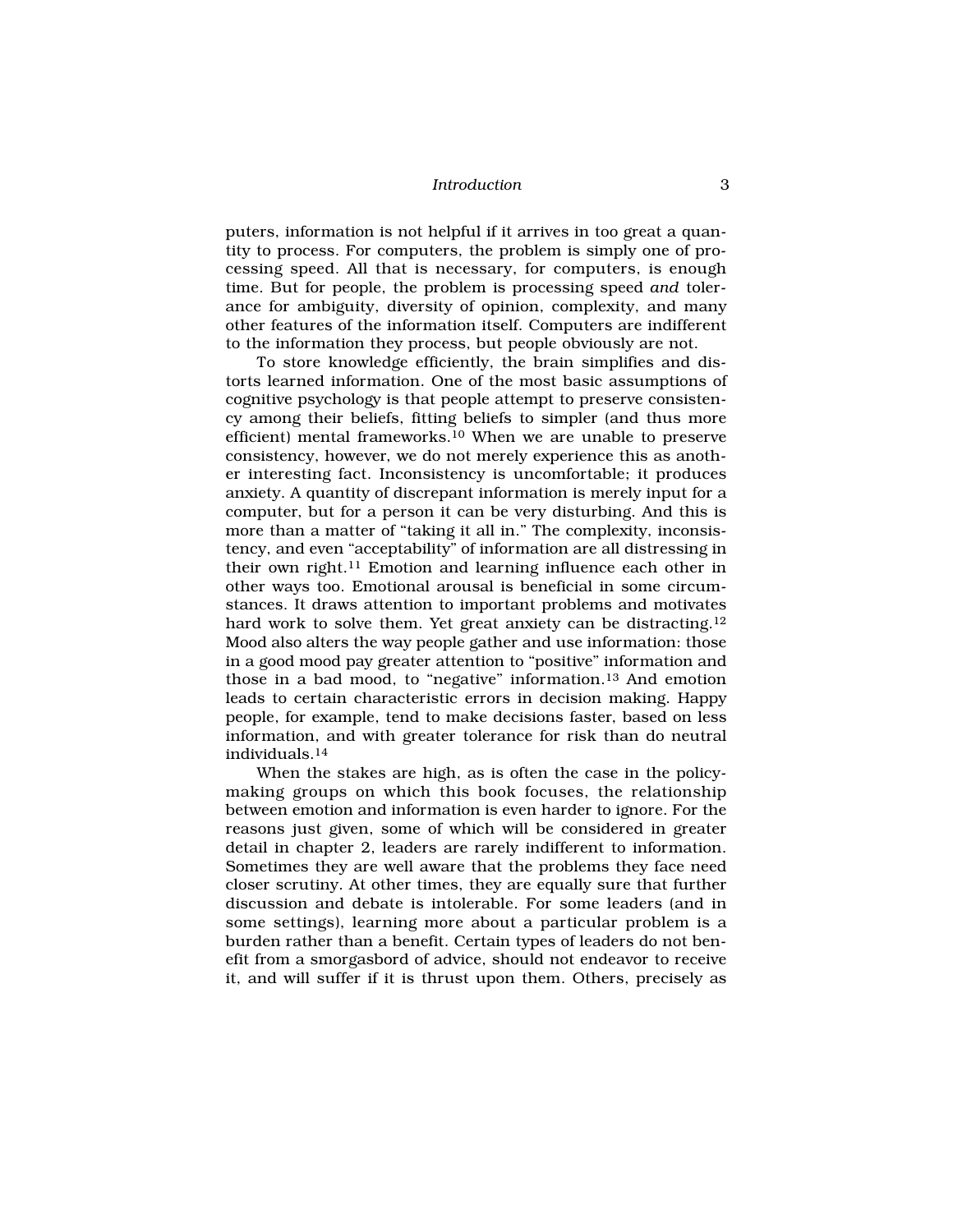Janis argues, do benefit (and can avoid costly mistakes if they get the right information).

It is entirely appropriate, then, for leaders to concern themselves with the organization of their staff.15 Some adopt very complex staff systems designed to filter information at many different levels and through many different channels. Other place themselves at the center of the flow of information. And still others attempt to remove themselves altogether, as much as possible, from the flow of deliberations, preferring to delegate problems to their subordinates. Some prefer harmony among their associates. Others encourage friction in the belief that a little competition among subordinates promotes a more honest exchange of views. Yet despite the obviously great differences in the way leaders prefer to arrange their advisors, scholarship on group decision making tends to offer the same prescriptive advice: it is better to have more information rather than less and more opinions rather than fewer.

This book develops and tests a different claim. It argues that while some leaders thrive on diversity of opinion, others are immobilized by it. Some leaders should seek out many different perspectives on a problem, from a wide range of associates, just as Janis insists. But others must "ration" their attention. The latter sort of decision maker thrives in a carefully managed, hierarchical setting in which cohesion rather than discord is the norm. While this second type of leader may seem especially in need of devil's advocates, exposure to dissent can rapidly become too much of a good thing. Clearly, not all leaders actually employ the same decision style or use advisors in the same way. This book cautions them against trying to do so.

Chapter 2 explains in greater detail why policymakers differ in their capacity to use advice. It considers the appropriate management of advisory staffs for different kinds of leaders and concludes with a theory of group dynamics that predicts whether or not leaders are likely to learn from their advisors when making important decisions. Chapter 3 presents a more detailed picture of differences in leadership style through a comparison of two U.S. presidents: Dwight Eisenhower and Ronald Reagan. Although these two presidents (and their presidencies) resembled each other in many respects, they differed markedly in their tolerance for complexity, conflict, and contradictory advice.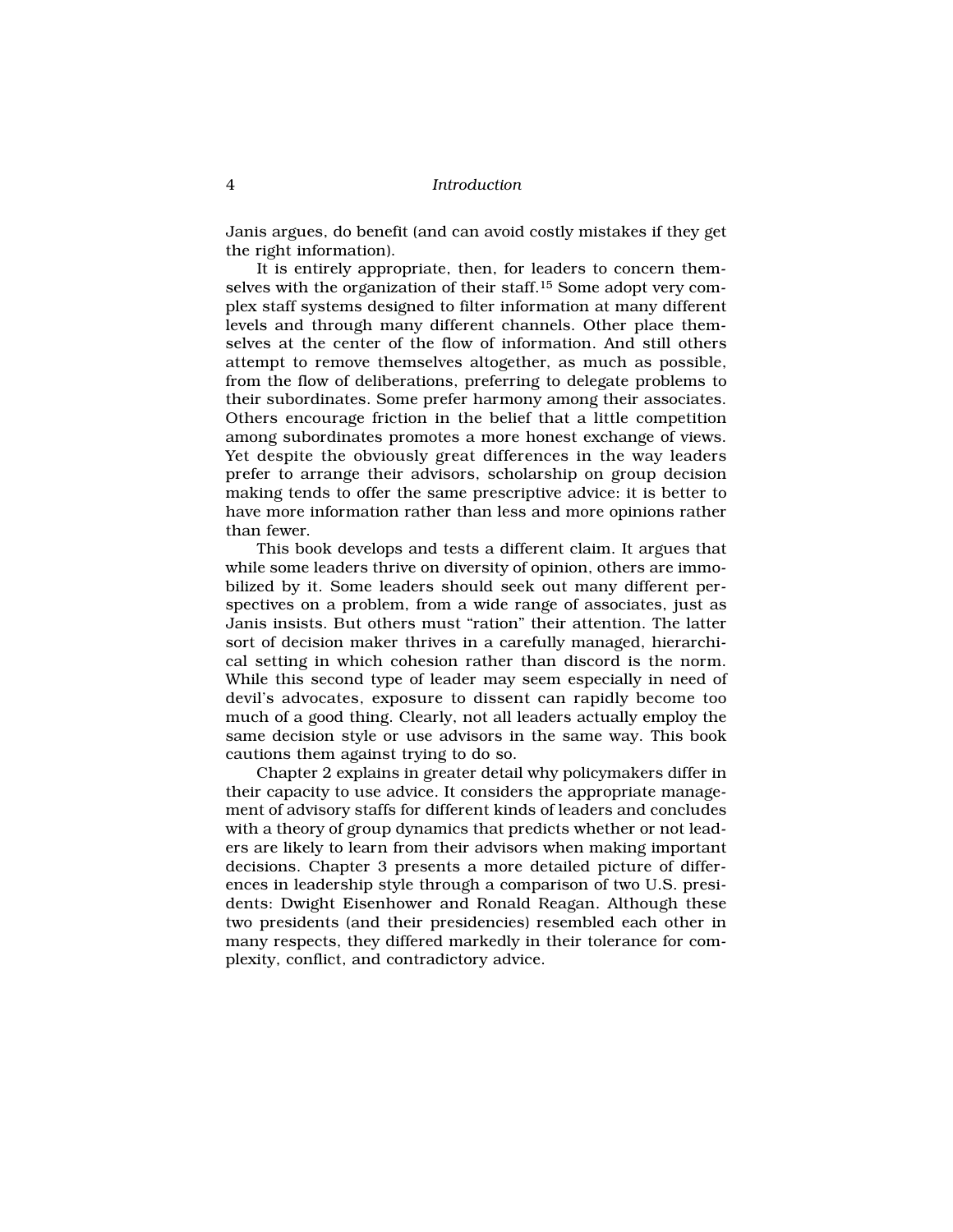Chapter 4 explores four cases—two from each administration—in which these presidents clearly learned from their advisors. In each case, the president reversed a policy to which he was personally committed after being presented with evidence that the policy was unlikely to succeed. In each case, moreover, learning followed changes in the organization of the president's staff in a direction consistent with the predictions of the theory. Chapters 5 and 6 discuss cases in which these leaders *failed* to learn, despite mounting evidence of their policies' improvidence. On the occasions when Eisenhower failed to learn, discussed in chapter 5, his decision process closely resembled the pattern of *groupthink* described by Janis. When Reagan was most unable to learn seemingly apparent lessons (chapter 6), the problem was not too much cohesion among advisors but rather too little—a situation that might be described as *deadlock*.

## DOES LEADERSHIP REALLY MATTER?

Studying leaders and advisors is moot if one believes that individual leaders are not so important. It scarcely seems possible to understand modern India without a proper appreciation of Gandhi's influence, France without reference to Napoleon and de Gaulle, or Germany without understanding the roles of Bismarck and Hitler. But Louis XIV's famous dictum—*l'état, c'est moi*—overstates even a king's power. And three centuries later, despite his proclamation that "the buck stops here," Harry Truman was well aware that the buck also stopped at the other end of Pennsylvania Avenue.

Many prominent political scientists thus believe that it is a waste of time to study political leadership, preferring to focus instead on the political institutions within which leaders and followers alike must operate. As one former president of the American Political Science Association (APSA) put it, "an institutionalist approach does not deny the relevance of individual psychology but treats it as marginal in the context of the tremendous historical forces lodged in the laws, traditions, and commitments of institution."16 From such a perspective, even when leaders do make a difference, they affect political outcomes only in unique and idiosyncratic ways that cannot form a solid basis for theorizing.17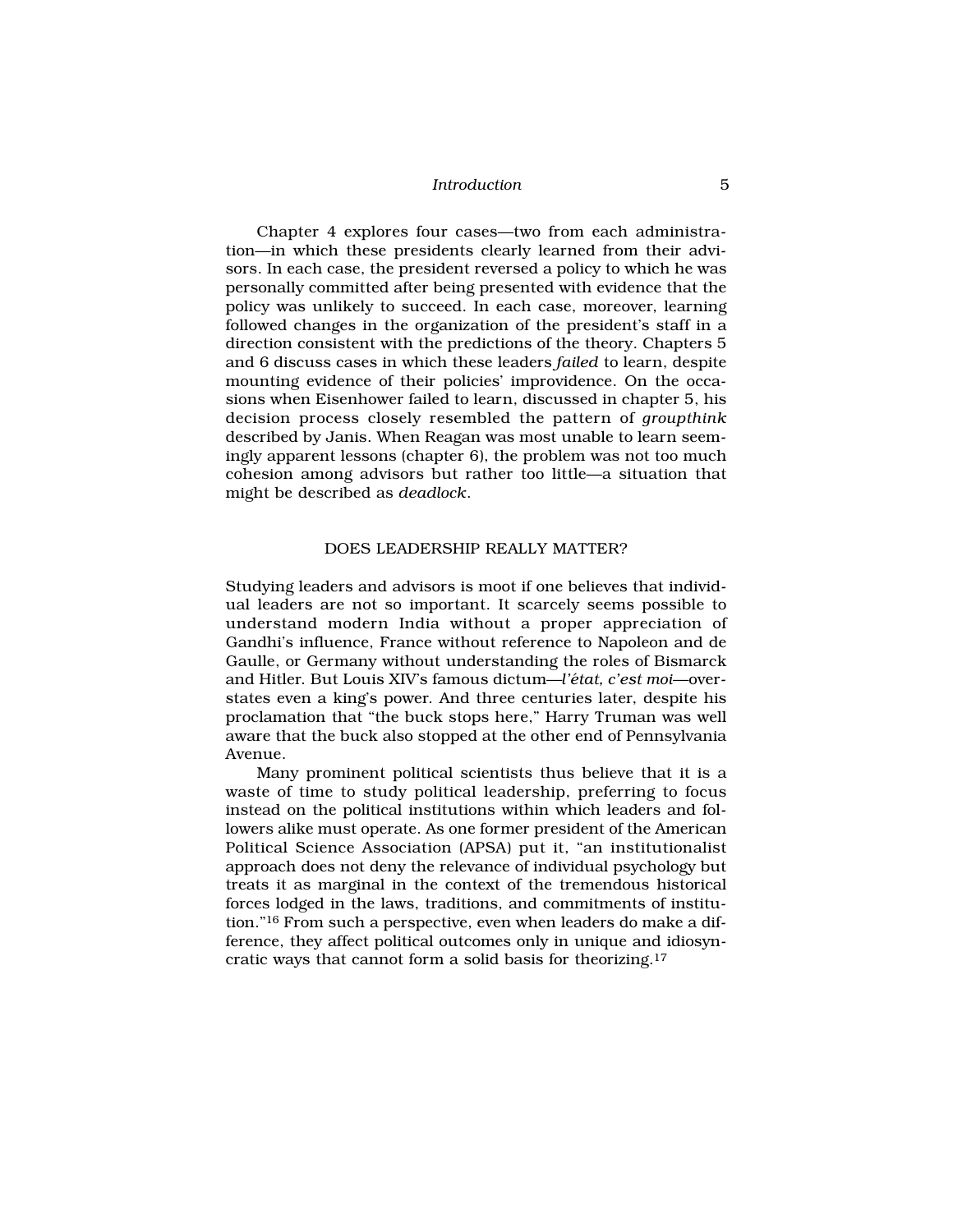Stephen Skowronek argues, to take but one example, that U.S. presidents are constrained by cycles in what he calls "political time."18 Some presidents ride the crest of a new political wave, sweeping away much of the established institutional order that preceded them. Others consolidate and preside over the new order as caretakers. And still others must witness the decline and dissolution of the institutional patterns to which they have grown accustomed, preparing the way for yet another cycle in political time. In short, ruling coalitions form and prosper, consolidate their power and persevere for a certain period of time, and eventually weaken and die as they become outmoded. Whereas Bert Lance alone sufficed to bring President Carter's popularity rating to new lows, President Reagan survived a series of ethics scandals with his popularity intact. Skowronek's work offers a simple, institutional explanation for their differing political fortunes. Carter and Reagan simply held office, he would argue, at different points in the cycle of political time: Carter at the end of a dying coalition and Reagan at the head of a new one. Institutional arguments are good at explaining such patterns.

By the same token, however, they do not account well for abrupt changes in political patterns, such as Ronald Reagan's sudden inability to manage the Iran-Contra scandal after weathering so many others. Ad hoc explanations are certainly possible, but nothing in Skowronek's institutional theory suggests that such a popular president would suddenly have such difficulties. While institutional arguments may be able to account for gradual change, the "tremendous historical forces" to which APSA President Theodore Lowi alluded do not generally work rapidly or abruptly. Institutionalism is thus rarely useful for explaining important policy shifts or sharp breaks with the past.19 To explain change, we must look to individuals rather than to their institutional roles. The perceptions and decision-making procedures of political leaders (and followers) connect institutional pressures to specific political outcomes. Even institutionalists thus need to know which institutional constraints a politician finds salient. And institutionalists must recognize that leaders may, over time, change their assessments of the constraints they face. In short, they may learn. Learning is particularly important when a single individual possesses sufficient power or influence to alter political outcomes decisively. This condition is not unusual even in international politics, as the historical contributions of Ronald Reagan,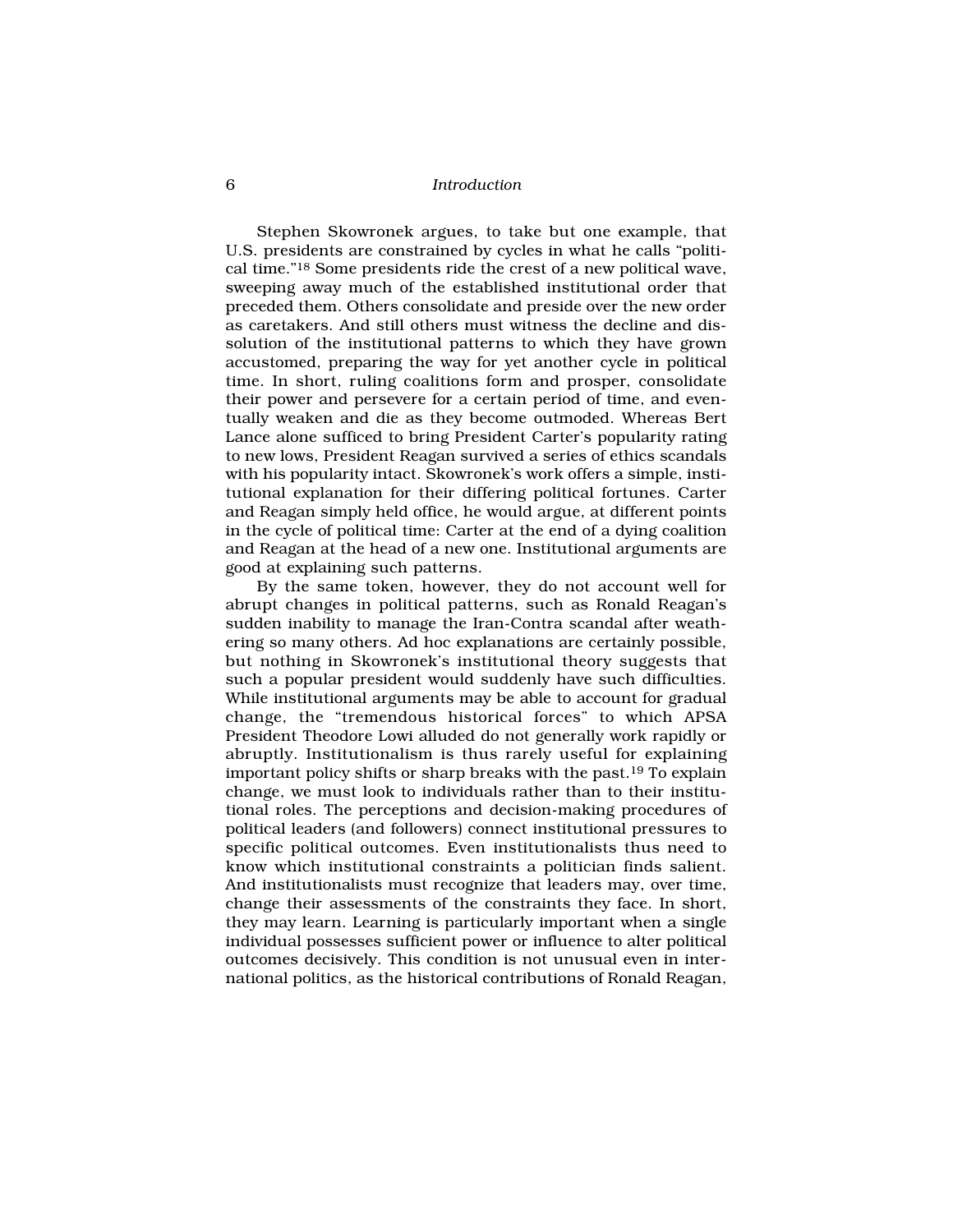Mikhail Gorbachev, Boris Yeltsin, and Saddam Hussein show. The lessons that each of these men learned (or failed to learn) from history mattered to a great many people.<sup>20</sup>

#### WHAT IS LEARNING?

It is a simple matter to insist that it is important for political leaders to learn the lessons of history, but much more difficult to specify exactly what *learning* is. Like the old saying about pornography, most students of political decision making believe they know learning when they see it. Generally, they have found it unnecessary to be more precise than the "ordinary language" meaning of the term.21 When Janis writes that groupthink leads to "a deterioration of mental efficiency, reality testing, and moral judgment," one might readily conclude that groupthink results, in other words, in a general failure to learn.<sup>22</sup> Yet nowhere in his book on groupthink does Janis deem it essential to devote more attention to explaining exactly what learning, mental efficiency, reality testing, or moral judgment are. And in a compelling discussion of the Fashoda crisis and the Cuban missile crisis as "learning experiences," to take another example, Richard Ned Lebow associates learning with reassessing existing beliefs and dispelling "dangerous illusions," but he does not dwell further on how to define it.23

In this book, I will also adopt an ordinary language definition of learning. Even in conventional usage, however, *learning* can mean two very different things. One common meaning is *to gain knowledge about, or familiarity with, something through experience*. This is the way most cognitive psychologists use the term (though, to be sure, psychologists disagree among themselves about exact definitions).24 In this definition, learning is acquiring information that one did not previously possess. The information may turn out to be incomplete or faulty, but one can be said to learn whenever the *process* of acquiring information occurs. Yet *learning* is often used in a second, more substantive way. In this second usage, *to learn* is a synonym for *to know*. When parents say, for example, that their child has "learned a lesson," they mean much more than that the child was exposed to new information. They are vouching for the correctness of what the child has learned.25 In this case, it would be nonsensical to say, "she learned a valuable lesson, but she was wrong." Definitions of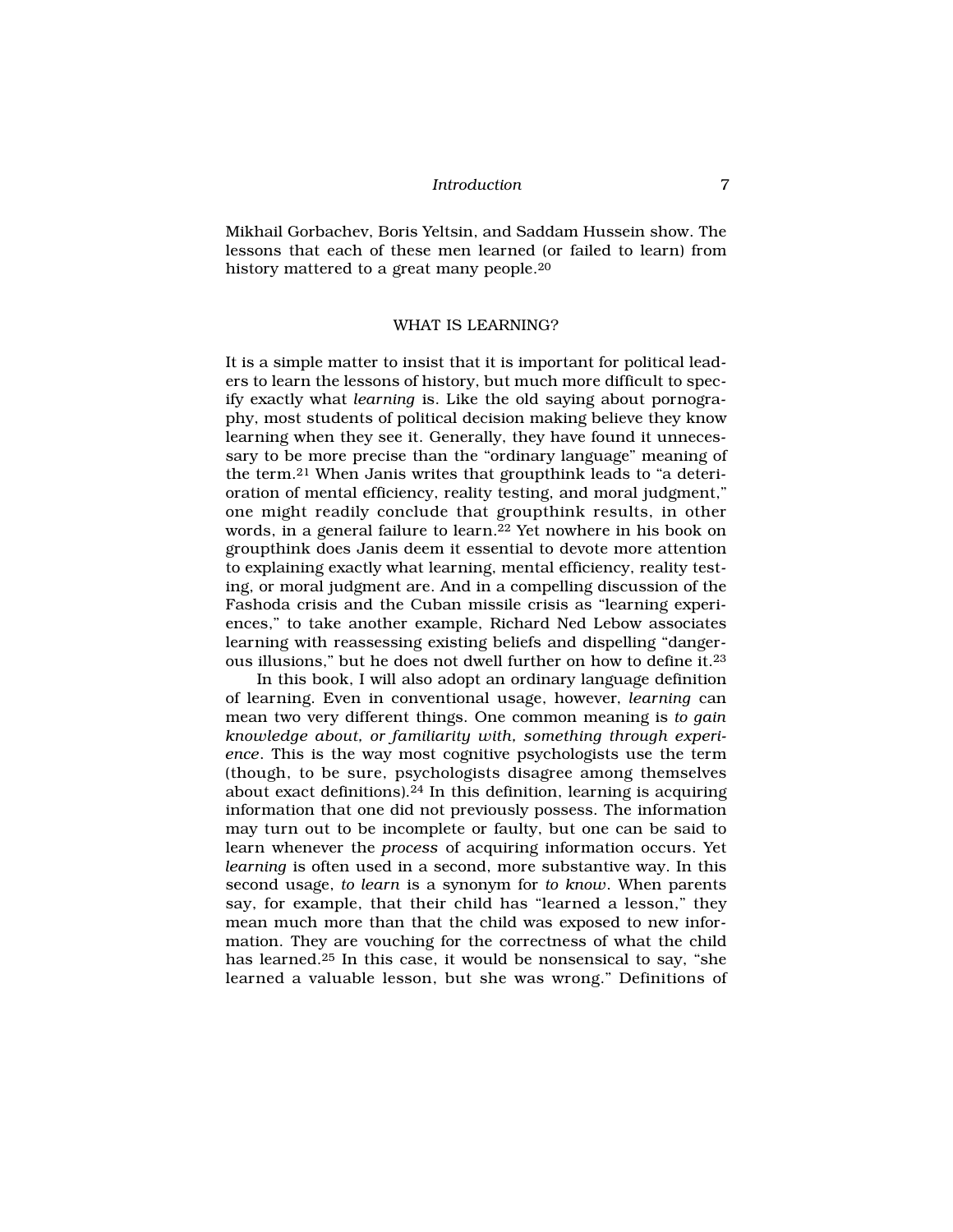learning can thus be either procedural (the first kind of learning) or evaluative (the second).26

I will resist the temptation to *evaluate* the decisions of the presidents on which this book focuses. To a certain extent, history has already performed this task, apparently vindicating certain of their decisions and condemning others. But this book's purpose is not to enter into essentially unresolvable political or moral debates over their choices. What *can* be determined is whether or not these two leaders gathered and used the information and advice that was at their disposal. It is merely an assumption that doing so would have improved (and in some cases, did improve) their decision making.

To assess learning, this book seeks answers to two questions. First, to what degree do leaders gather diverse information and advice? To the extent that leaders get more advice from more perspectives, they can tentatively be said to learn. Unfortunately, commissioning studies of a problem may be more an effort at public relations than a sincere attempt to learn. And leaders might consult their potential adversaries only to marshall their support (or defuse their opposition) rather than to discover the reasons for their opposition. Merely acquiring knowledge, therefore, does not in itself constitute proof of learning. One must also ask whether leaders use this information to reassess their policy options, even when doing so might challenge cherished assumptions about the world. Clearly, questioning one's basic assumptions is harder than merely adapting to changing conditions. The former is what some students of policymaking refer to as "fundamental" learning. Both adaptation and "fundamental" learning are important skills for policymakers.27

Answers to these questions promise no precise, quantifiable indicators of learning. Although such measures may seem desirable, they would only be misleading in practice. It is impossible to say, for example, whether a leader who reads ten policy papers has learned twice as much as one who reads only five. It is more important to know whether the documentary record indicates that a leader found information and advice to be valuable or thoughtprovoking, regardless of whether the advice was contained in the first or tenth study. As a practical matter, another indicator of learning is a change in policy. In an effort to establish a "baseline" for learning in the Eisenhower and Reagan administrations, chapter 4 will thus pay special attention to the reasons for changes in